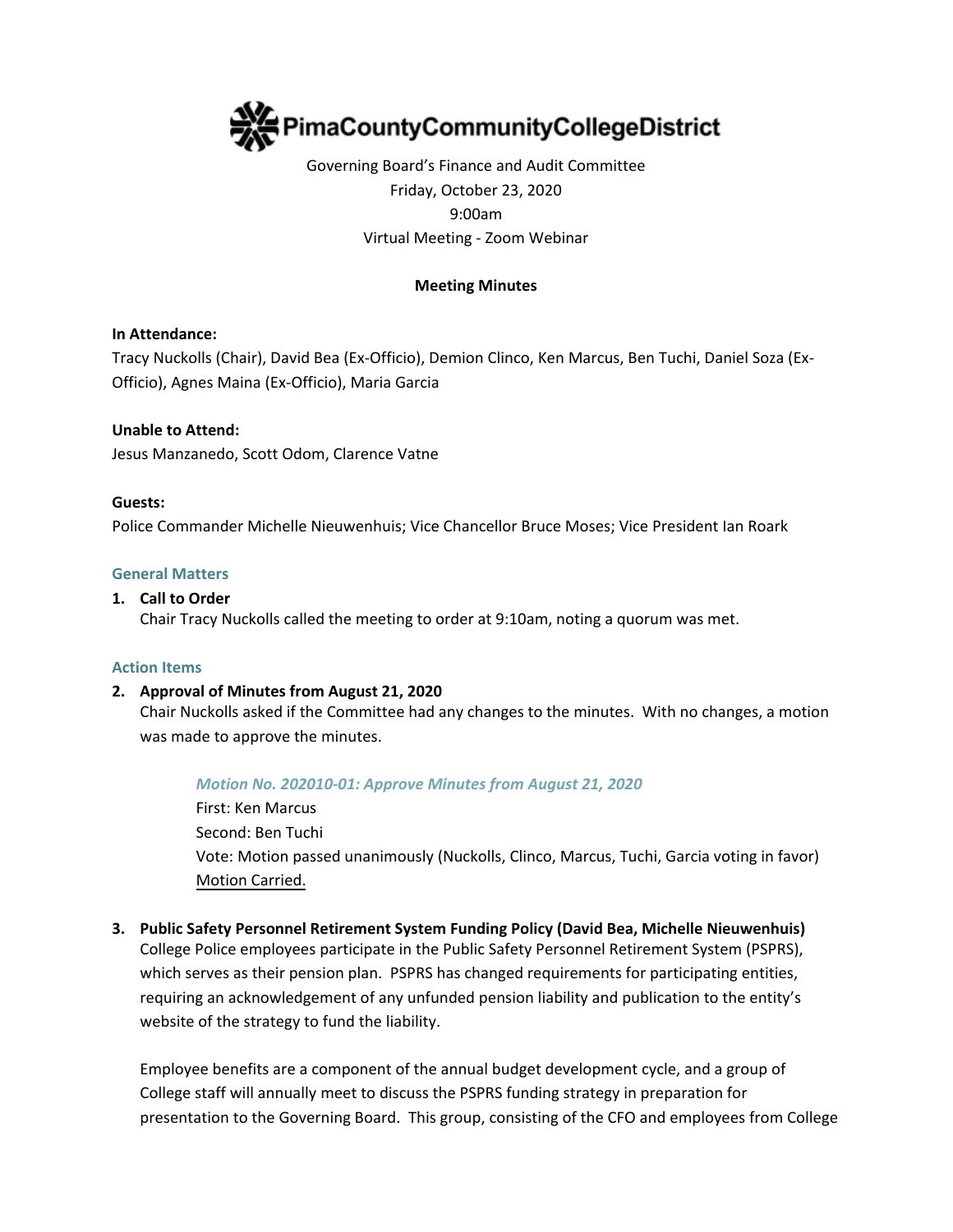Police, Finance and Business Services, Human Resources, and the Employee Service Center, met and developed a recommendation. Dr. Bea had a second meeting on the topic with Chair Nuckolls and Mr. Ben Tuchi, who concurred with a funding level of 75% by fiscal year 2026 as the recommended course of action. This recommendation will require an annual allocation of about \$1.3M to the College's liability for PSPRS. The 75% target is on par with funding levels for the Arizona State Retirement System.

This is an achievable strategy should Proposition 481 pass or fail. If Prop 481 passes, the College can operationalize the allocation and fold it into the budget starting in fiscal year 2022; If Prop 481 fails, the College can issue debt to fund the liability and move the expense off the expenditure limitation.

Ms. Maria Garcia inquired about the distribution of funds after retirement, and the amount paid into the system prior to retirement. Police Commander Michelle Nieuwenhuis described the different tiers. Mr. Tuchi spoke to the national trends for retirement systems, noting the liability of local municipalities; he commended the College on its action towards addressing this issue. Mr. Ken Marcus asked about the debt approach since this will be exchanging one liability for another. Dr. Bea described the challenge of Expenditure Limitation - the College has the taxpayer-based revenues but is restricted in their expenditure, and pension liabilities are counted towards the expenditure limit. Any discussion of issuance of debt would come back through this Committee for review.

Chair Nuckolls asked if there was a recommendation to approve the funding strategy, and a motion was made:

### *Motion No. 202010-02: PSPRS Pension Funding Strategy*

First: Ben Tuchi Second: Maria Garcia Vote: Motion passed unanimously (Nuckolls, Clinco, Marcus, Tuchi, Garcia voting in favor) Motion Carried.

#### **Reports and Feedback**

#### **4. Updated from Educational Services and Institutional Integrity (Bruce Moses)**

Dr. Bruce Moses described the structure of the Educational Services and Institutional Integrity department, which includes the new Enterprise Risk Management and Compliance function. He continued with a description of the active recruitment for the Director of Enterprise Risk Management (ERM) and the vetting process that will be utilized to ensure candidates fit with the College and the philosophy of the ERM unit.

Chair Nuckolls inquired about the staffing allocated to the department, as the scope is large. Dr. Moses stated that three additional positions have been allocated at this time, and Dr. Bea anticipates that resources will be evaluated as the structure formalizes and matures. Ms. Garcia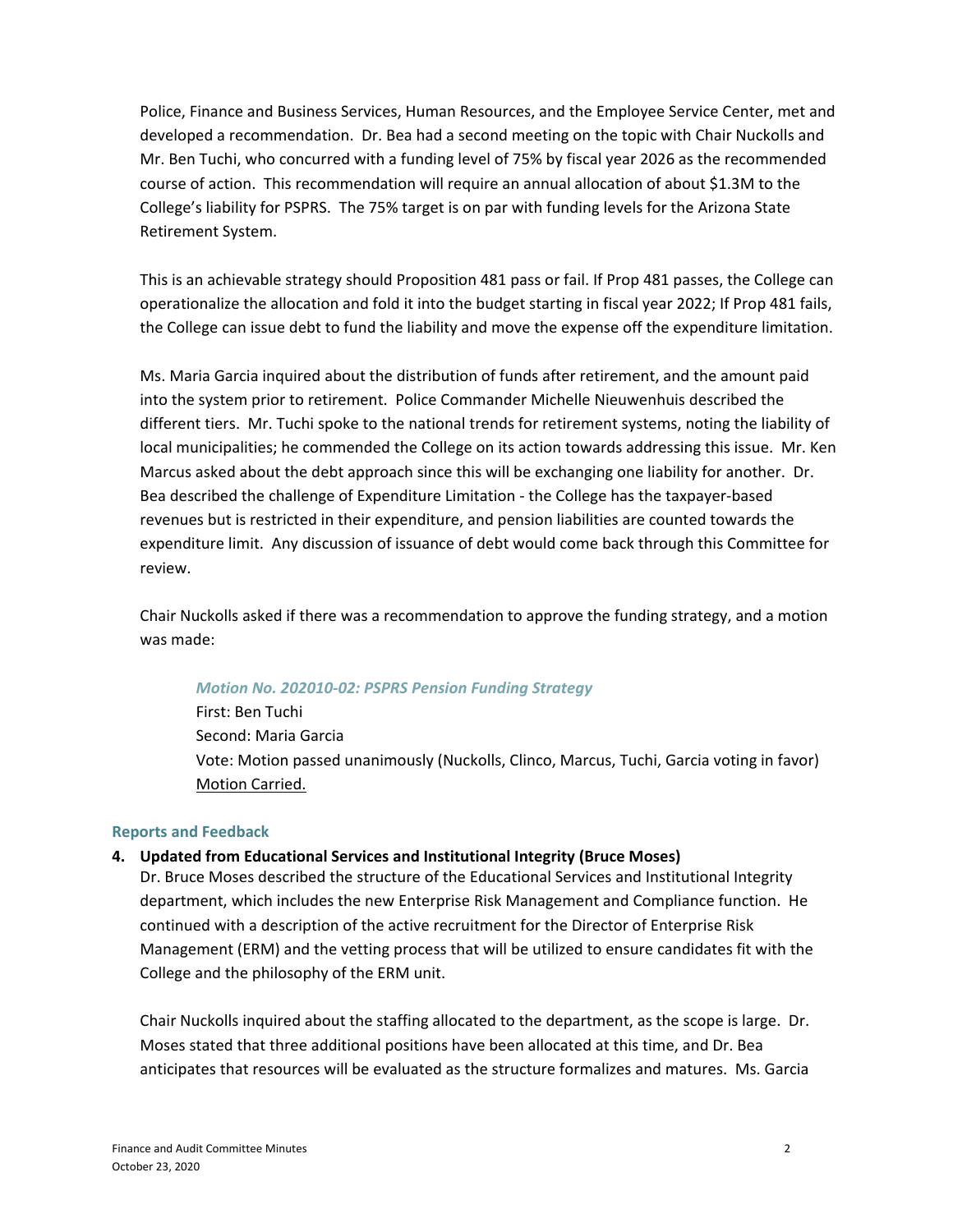inquired about the backgrounds of the candidates, and Chair Nuckolls asked Dr. Moses to return to the Committee once a candidate is hired.

# **5. Workforce Update (Ian Roark)**

Dr. Ian Roark joined to discuss the work of his department in facilitating public/private partnerships and prior learning assessment. Workforce supports the mission and vision of the College and the relevance of the institution through grants, donations, contracts, and entrepreneurial and commercial activities. Partnerships have modernized and streamlined curriculum in alignment with industry standards, and Dr. Roark discussed the benefits to the economy and the workforce. He continued with an overview of Prior Learning Assessment (PLA), describing the percentage of College curriculum that is eligible and the benefit to the workforce.

Mr. Demion Clinco asked about the trends for community colleges moving forward, and if the pandemic has accelerated the need for partnerships. Dr. Roark described apprenticeships, which have ramped up recently, and how public policy will drive the market. Mr. Clinco also asked Dr. Roark to describe the challenges with public/private partnerships. Dr. Roark described the internal checks and balances through Contract Services, General Counsel, and annual audit activities. The College is recognized on a statewide and a national scale for its partnerships. Working with local chambers aggregates the needs of small businesses and allows the College to efficiently develop programming.

Mr. Tuchi asked if active employer partnerships are tied to enrollment or employment. In the future, employer engagement and outcomes will be tracked through Salesforce, a software platform that will allow the College to develop retention, persistence, and completion data. Dr. Roark noted that the State of Arizona's tracking of unemployment is different from many other states, and the College is looking to bridge the gap. Dr. Roark will bring data back to this Committee once available.

Chair Nuckolls thanked Dr. Roark for the comprehensive report. If the College does not provide these services, the for-profit world will figure out a method. As a follow-up to Mr. Tuchi's question, Chair Nuckolls asked how the data will be measured because the education period is not on a traditional semester or annual term. Dr. Roark spoke to the improvement of the Advisory Committees model, and there is now continuous communication between these committees and the Deans and program staff and faculty. As the scale increases, Workforce will grow the departments and shift the innovation to the academic department. The partnerships will be measured through these committees, collecting data on employers and wages as students are hired. This is a placeholder mechanism until the statewide data is available.

# **6. CFO Update (David Bea)**

Dr. Bea began with an update on the revenue bonds projects, as well as the Aviation Technology Center Expansion project.

He continued with the Fall 2020 Budget Update, which was presented to the Governing Board earlier this month. There is still great uncertainty, and the College's Fall full time student